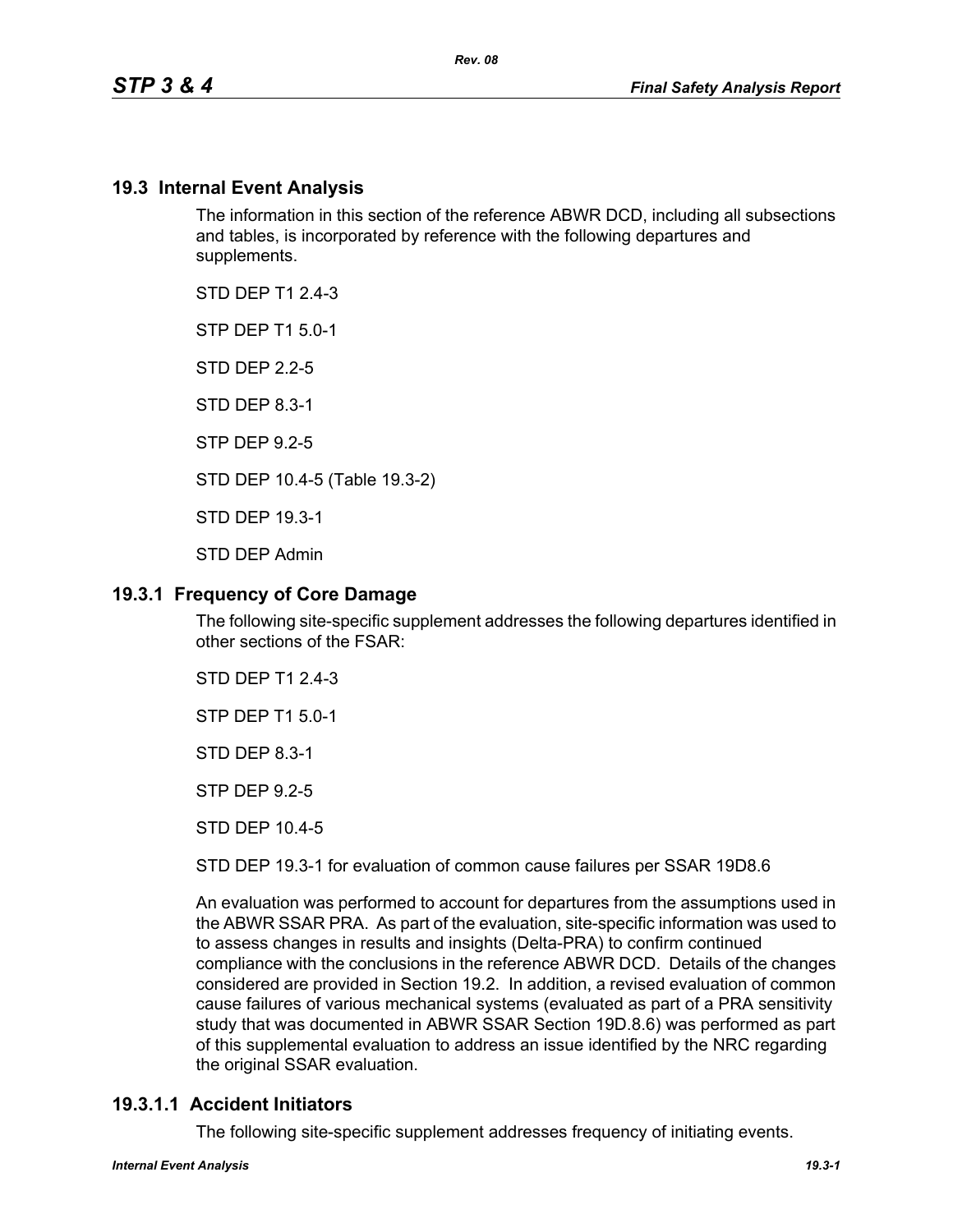*The total frequency of transient initiators used in these evaluations is based upon a 1985 analysis of operating plant data (Reference 19.3-1). The frequency of transients is a design requirement prescribed in the Advanced Light Water Reactor (ALWR) Requirements Document (Reference 19.3-2). Apportioning of the expected transient frequency by initiating event was done on the basis of historical electrical grid and BWR performance data as described in Subsection 19D.3.* In order to verify that the Subsection 19D.3 remains bounding for the STP 3 & 4, loss of offsite power and power recovery data from NUREG/CR-6890 (Reference 19.3-8) was also evaluated in a sensitivity study. Industry composite data in NUREG/CR 6890 for the Electric Reliability Council of Texas (ERCOT) was used, which conservatively bounds the experience for the STP site. This evaluation verified that the overall risk impact of grid events at STP is bounded by the original Subsection 19D analysis.

## **19.3.1.3 Accident Sequence Analysis**

STD DEP 10.4-5

*(a) Core Cooling*

*The capacity of non-safety-related systems, such as the feedwater*, condensate booster *and condensate pumps, has been estimated based on the ECCS performance analyses. Non-safety-related systems which contribute to a successful conclusion of the event have been included in the success criteria. The Control Rod Drive (CRD) pumps which have limited capacity have not been included in the success criteria.*

*The condensate* and condensate booster *pumps are motor-driven pumps and their use depends on the RPV pressure and the availability of makeup water and electrical power. These pumps have higher shut–off heads than the RHR pumps, but still require depressurization before they can be used for core cooling. The source of makeup water for these pumps are the main condenser hotwell and the condensate storage tank. Sufficient makeup water is available to enable these pumps to maintain adequate core cooling for all events except large or medium liquid LOCAs.*

*A motor driven feedwater pump is combined in series with a condensate* booster and condensate *pump in order to provide a higher pressure system. Therefore, this option also depends on the availability of makeup water and electrical power. Sufficient makeup water is available to enable this series of pumps to maintain adequate core cooling for the small steam LOCA and transient events.*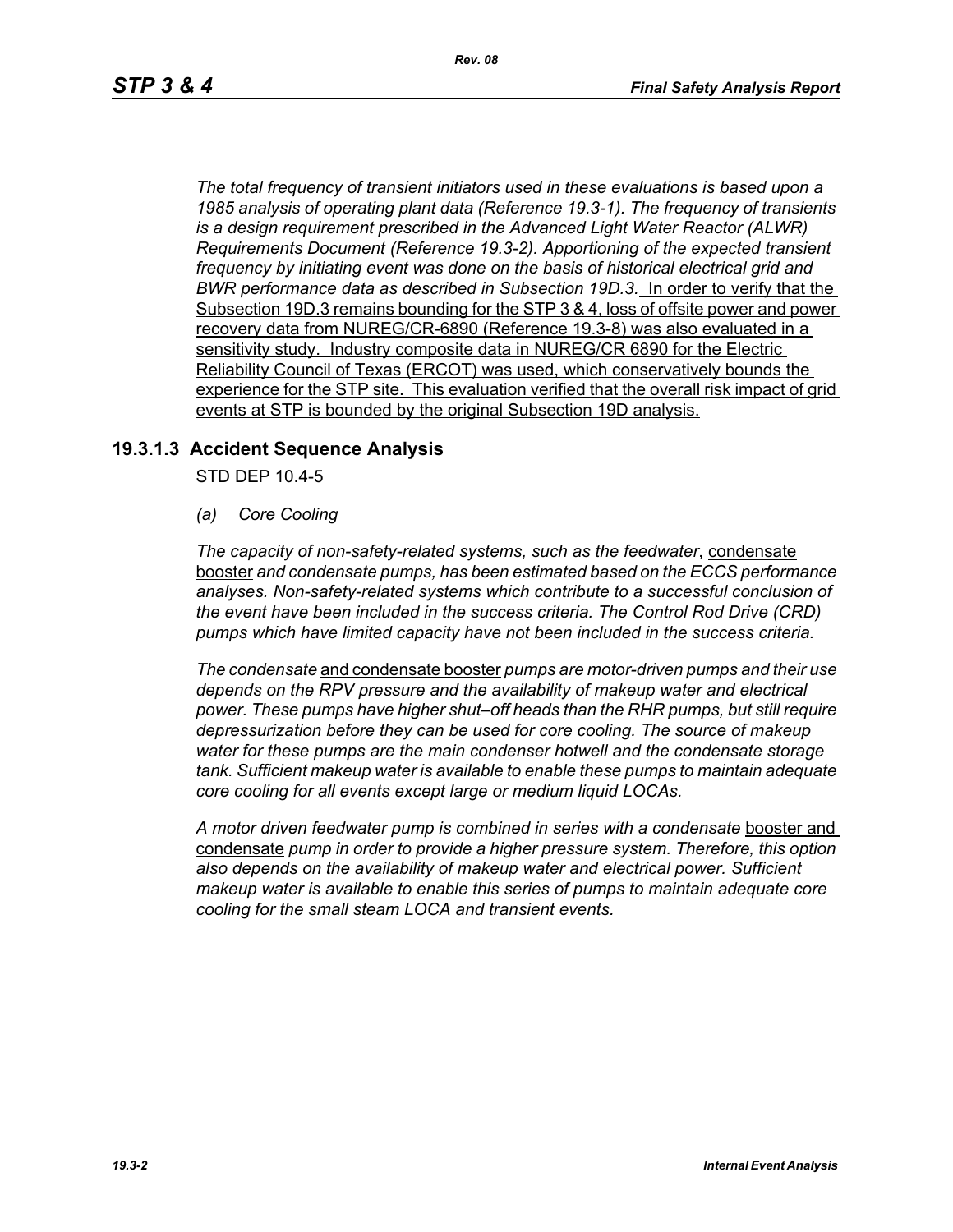## **19.3.1.4 Frequency of Core Damage**

The following site-specific supplement addresses the following departures identified in other sections of the FSAR:

STD DEP T1 2.4-3

STP DEP T1 5.0-1

STD DEP 8.3-1

STP DEP 9.2-5

An evaluation was performed to account for departures from the assumptions used in the ABWR SSAR PRA. As part of the evaluation, site-specific information was used to assess changes in results and insights (Delta-PRA) to confirm continued compliance with the conclusions in the reference ABWR DCD.

In some cases (e.g., STP DEP T1 5.01), the departures have the effect of increasing the core damage frequency. In other cases (e.g., STD DEP T1 2.4-3), the departures have the effect of decreasing the core damage frequency. The overall results of the evaluation are bounded by the conclusions of the standard ABWR SSAR.19.3.1.5 Results in Perspective. The net impact of the STP-specific design shows a net decrease in risk as compared to the standard ABWR PRA.

## **19.3.1.5 Results in Perspective**

The following site-specific supplement addresses the following departures identified in other sections of the FSAR:

STD DFP T1 2 4-3

STP DEP T1 5.0-1

STD DEP 8.3-1

STP DEP 9.2-5

STD DEP 19.3-1

*The estimated core damage frequencies are extremely low. It is impossible to calculate such low numbers with a high degree of confidence using the PRA models developed here. For example, a number of potential common cause failures of components such as similar pumps and valves have not been included in the fault tree models, on the expectation that such failures are negligible contributors to overall core damage frequency.*

The perspectives determined from the original analyses presented in the ABWR DCD remain applicable with respect to the site-specific information and departures summarized above.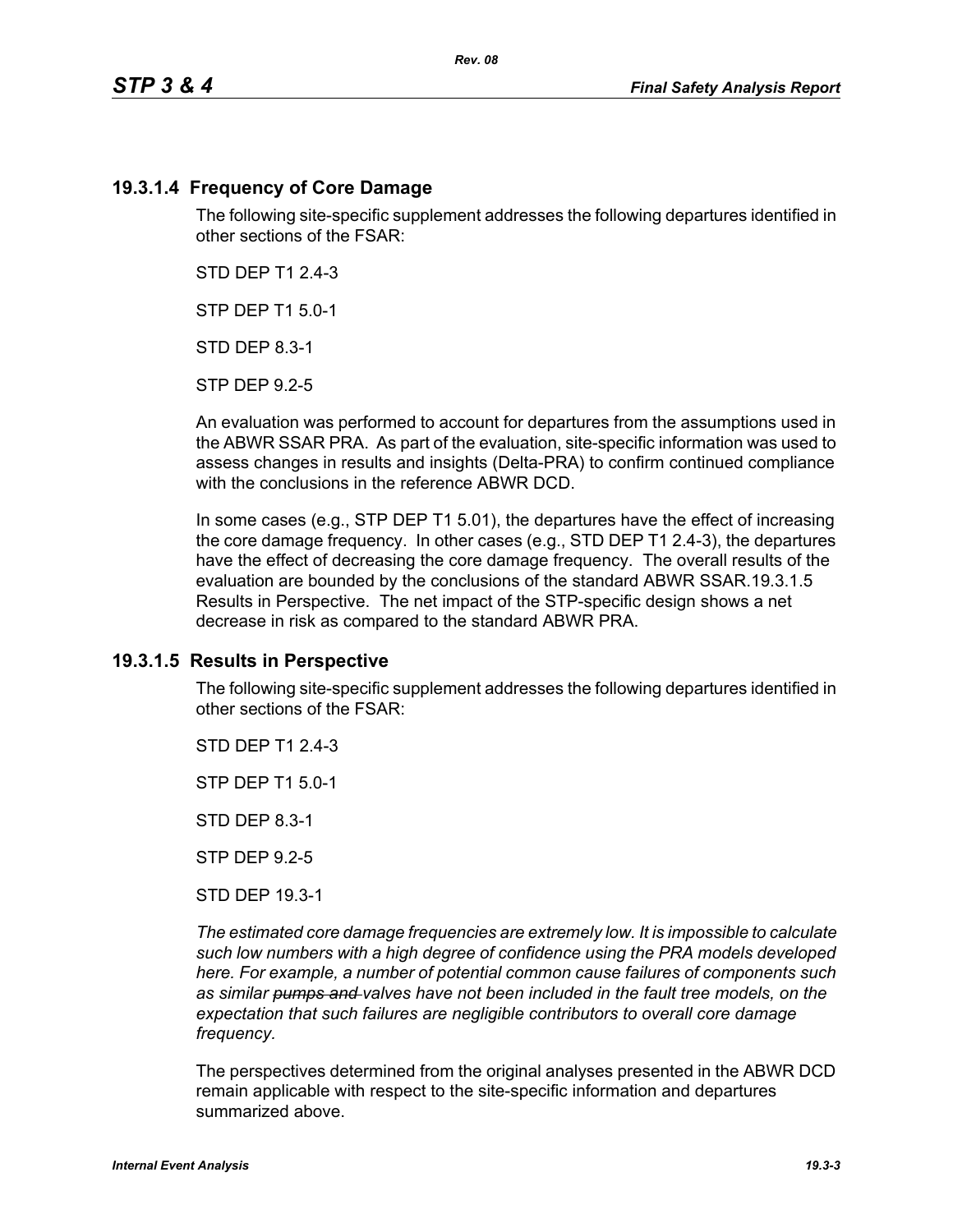# **19.3.3 Magnitude and Timing of Radioactive Release**

STP DEP Admin

*(3) (1)The time available for offsite evacuation, should it be necessary, is also important. Discussions with several utilities indicate that evacuation of their Emergency Planning Zones (EPZ) can be completed in less than 8 hours, even in the worst weather conditions. Experience has also indicated that ad hoc planning can successfully evacuate a region on* in *about 24 hours (Reference 4 of Appendix 6J)* (Appendix 6J of Reference 19.3-4)*.*

*Based on the forgoing, four time frames were selected in determining the time of fission product release, either via the rupture disk or directly from the drywell. Table 19.3-6 summarizes the results which were obtained by using the probabilities given in Table 19D.5-3* summarized in Table 19.3-4 *and assigning them to a time and mode of release based on the accident analysis contained in Subsection 19E.2.2.*

## **19.3.4 Consequence of Radioactive Release**

STD DEP 2.2-5

*The evaluation for consequences of potential radioactive releases was performed using the CRAC-2* MACCS2 *computer code* (Reference 19.3-9) *as is detailed in Subsection 19E.3. Based upon the evaluation of plant performance, accident classes were defined in terms of their associated release characteristics and fission product releases. Each accident class was then evaluated by the CRAC-2* MACCS2 *code at five sites*STP*, one representing each major geographical region of the United States. Each site was chosen as representative of its geographical region based upon meteorological calculations and was further defined as average in terms of population density for that geographical region. The results for the five sites were averaged and*  were *compared to three goals, two based upon the NRC safety goal policy of minimizing risk to an individual and the public near a plant, and the third based upon an industry goal of minimizing the dose close to the plant. The results of this study show that the ABWR Standard Plant*STP 3 & 4 *satisfies these goals* and that the results of the ABWR DCD analysis using the CRAC2 code are bounding.

## **19.3.5 References**

The following site-specific supplement includes new references.

- 19.3-8 Reevaluation of Station Blackout Risk at Nuclear Power Plants: Analysis of Loss of Offsite Power Events: 1968 – 2004, NUREG/CR-6890, US Nuclear Regulatory Commission, December 2005.
- 19.3-9 Code Manual for MACCS2, Users Guide, NUREG/CR-6613, May 1998.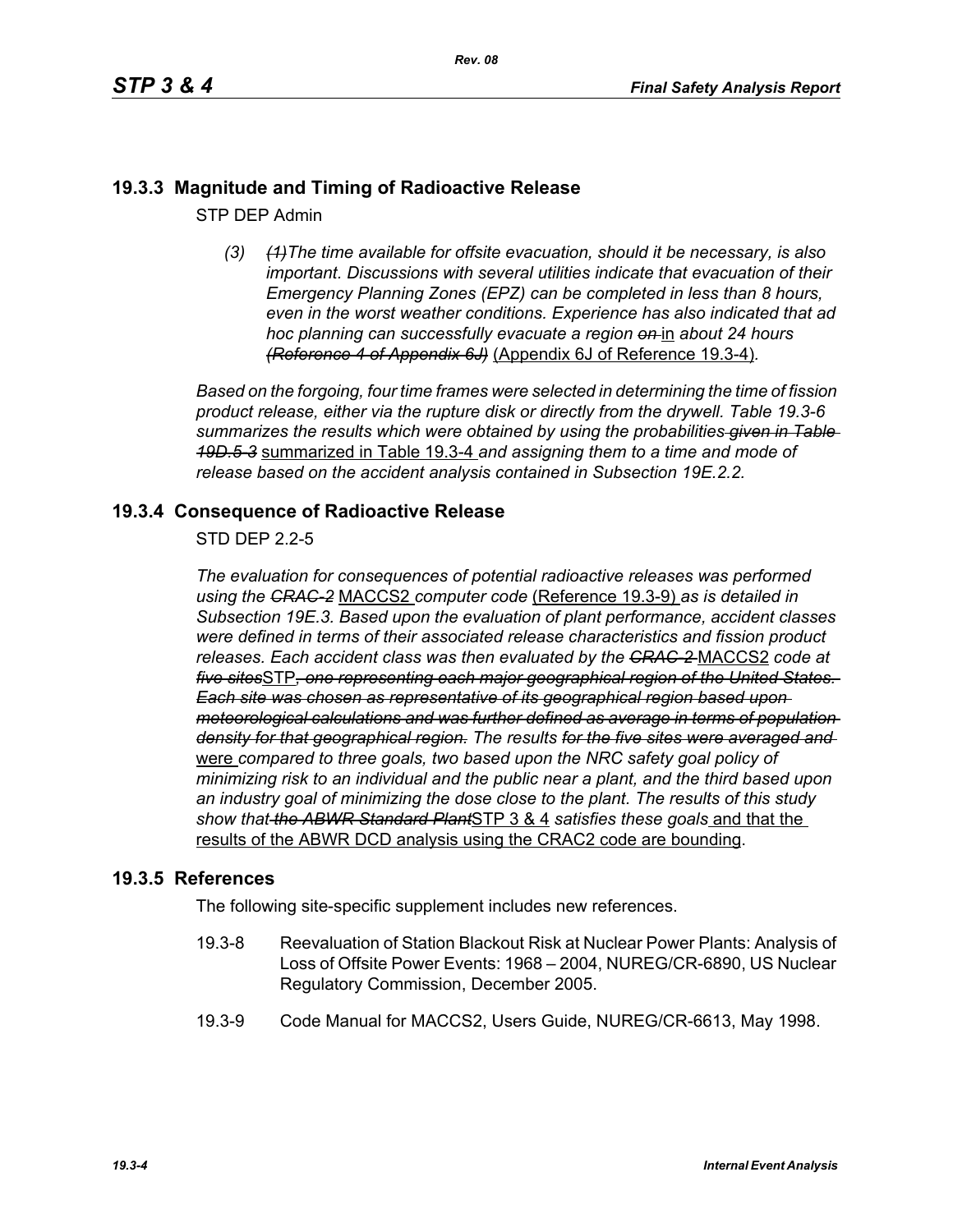| <b>Event</b>                                                                                                          | <b>Success Criteria</b>                                                                                                                                                                                                                                                                                                                                                                                       |
|-----------------------------------------------------------------------------------------------------------------------|---------------------------------------------------------------------------------------------------------------------------------------------------------------------------------------------------------------------------------------------------------------------------------------------------------------------------------------------------------------------------------------------------------------|
| <b>CORE COOLING:</b>                                                                                                  |                                                                                                                                                                                                                                                                                                                                                                                                               |
| Large Liquid LOCA<br>$[-278.7 \text{ cm}^2 (0.3 \text{ ft}^2)]$                                                       | HPCF-B or C<br>or<br>LPFL $(1)$ – A or B or C                                                                                                                                                                                                                                                                                                                                                                 |
| Large Steam LOCA<br>$[-278.7 \text{ cm}^2 (0.3 \text{ ft}^2)]$                                                        | HPCF-B or C<br>or<br>$LPFL(1) - A$ or B or C<br>or<br>1 Condensate Pump<br>+ 1 Condensate Transfer Pump <sup>(2)</sup>                                                                                                                                                                                                                                                                                        |
| Medium Liquid LOCA<br>[ $> = 278.7$ cm <sup>2</sup> (0.3 ft2) $> 5.063$ cm <sup>2</sup><br>$(0.00545 \text{ ft}^2)$ ] | HPCF-B or C<br>or<br>ADS3 <sup>(3)</sup> + LPFL <sup>(1)</sup> – A or B or C                                                                                                                                                                                                                                                                                                                                  |
| Small Liquid LOCA<br>[>=5.063 cm <sup>2</sup> (0.00545 ft <sup>2</sup> )]                                             | RCIC <sup>(4)</sup><br>or<br>HPCF-B or C<br>or<br>ADS3(3) + LPFL(1) – A or B or C<br>or<br>ADS3 $(3,5)$ + 1 Condensate Pump<br>+ 1 Condensate Booster Pump<br>+ 1 Condensate Transfer Pump <sup>(2)</sup>                                                                                                                                                                                                     |
| <b>All Transients</b><br>(including IORV)                                                                             | RCIC <sup>(4)</sup><br>or<br>HPCF-B or C<br>or<br>1 Feedwater Pump<br>+ 1 Condensate Booster Pump<br>+ 1 Condensate Pump<br>+ 1 Condensate Transfer Pump <sup>(2)</sup><br>or<br>$ADS3^{(3)} + LPFL(1) - A$ or B or C<br>or<br>ADS3 $(3,5)$ + 1 Condensate Pump<br>+ 1 Condensate Booster Pump<br>+ 1 Condensate Transfer Pump <sup>(2)</sup><br>or<br>ADS8 <sup>(6)</sup> + 1 Firewater Addition System Pump |

#### **Table 19.3-2 Success Criteria to Prevent Initial Core Damage for Transient and LOCA Events With RPS Scram**